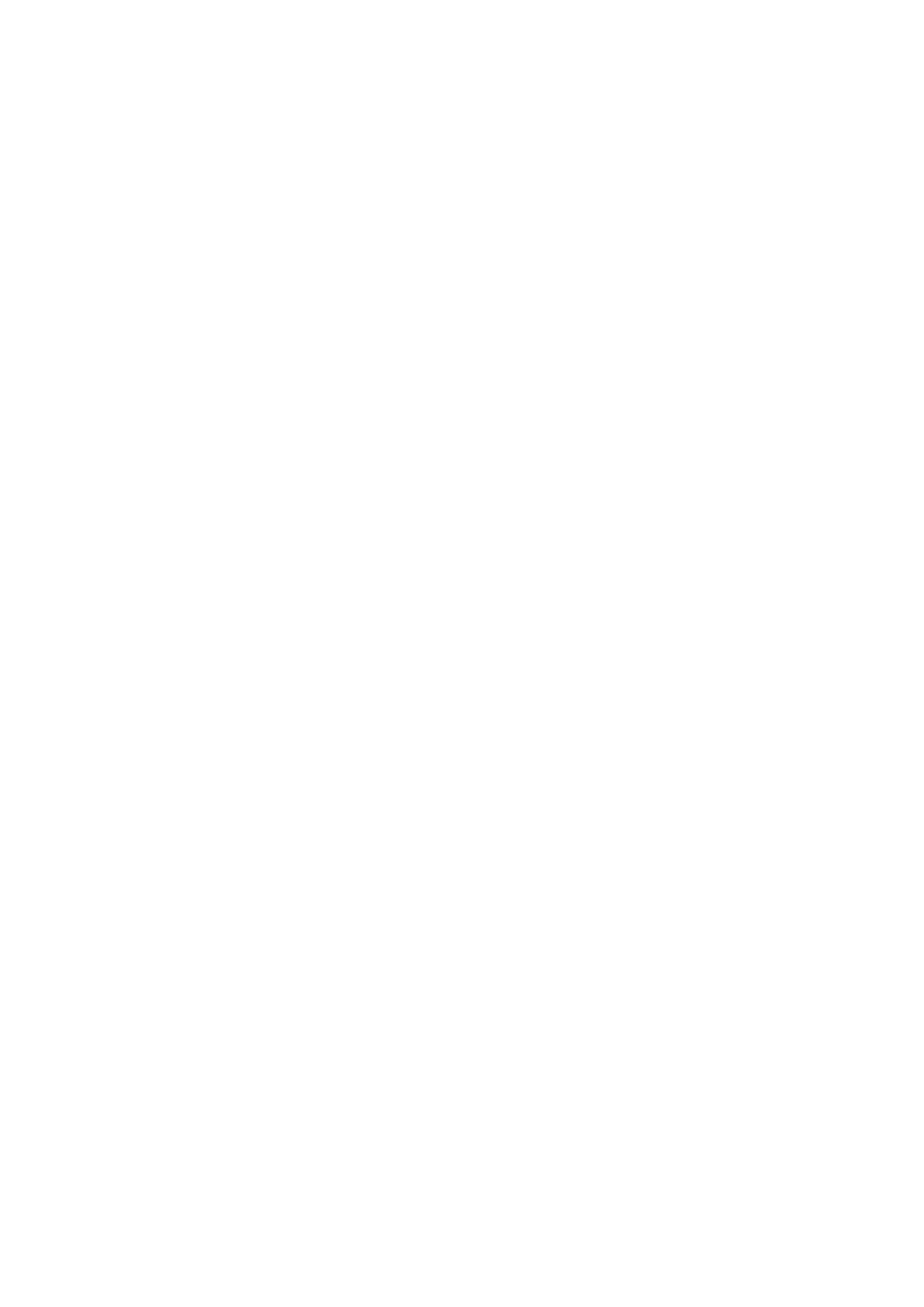# **CHEP 2016 Conference, San Francisco, October 8-14, 2016**

# **Monday, October 10, 2016**

#### **Track 3: Distributed Computing: 3.1 - Chair Mr. Latchezar Betev - GG C2 (11:00 AM - 12:30 PM)**

### **-Conveners: Weidong Li; Tanya Levshina; Latchezar Betev**

| time [id] title                                                                                                 | presenter                           |
|-----------------------------------------------------------------------------------------------------------------|-------------------------------------|
| 11:00 [140] PanDA for ATLAS distributed computing in the next decade                                            |                                     |
| $11:15$ MM <sub>1</sub> ] Memory handling in the ATLAS submission system from job definition to<br>sites limits |                                     |
| 11:30 [19] Web Proxy Auto Discovery for WLCG                                                                    | DYKSTRA, Dave                       |
| 11:45 AW1] ATLAS World-cloud and networking in PanDA                                                            | BARREIRO MEGINO, Fernando<br>Harald |
| 12:00 [199] Exploiting Opportunistic Resources for ATLAS with ARC CE and the Event<br>Service                   |                                     |
| 12:15 [199] How to keep the Grid full and working with ATLAS production and physics<br>jobs                     |                                     |

### **Track 3: Distributed Computing: 3.2 - Chair Mr. Miguel Pedreira - GG C2 (2:00 PM - 4:00 PM)**

#### **-Conveners: Weidong Li; Tanya Levshina; Latchezar Betev**

| time [id] title                                                                                                 | presenter                                        |
|-----------------------------------------------------------------------------------------------------------------|--------------------------------------------------|
| 2:00 FM224] Opportunistic Computing with Lobster: Lessons Learned From Scaling up<br>to 25k Non-Dedicated Cores | WOODARD, Anna Elizabeth<br><b>WOLF, Matthias</b> |
| $2.15$ $F[330]$ A lightweight task submission and management infrastructure                                     | Mr SUO, Bing<br>ZHANG, Xiaomei                   |
| 2:30 FM63] CMS readiness for multi-core workload scheduling                                                     | PEREZ-CALERO YZOUIERDO,<br>Antonio               |
| 2:45 F [983] GridPP Dirac: Supporting non-LHC VOs on LHC centric resources                                      | <b>BAUER, Daniela</b><br>FAYER, Simon            |
| 3:00 FM94] Use of DAGMan in CRAB3 to improve the splitting of CMS user jobs                                     | WOODARD, Anna Elizabeth                          |
| 3:15 FM496] Managing the CMS Data and Monte Carlo Processing during LHC Run 2                                   |                                                  |
| 3:30 FM16] Adjusting the fairshare policy to prevent computing power loss                                       | DAL PRA, Stefano                                 |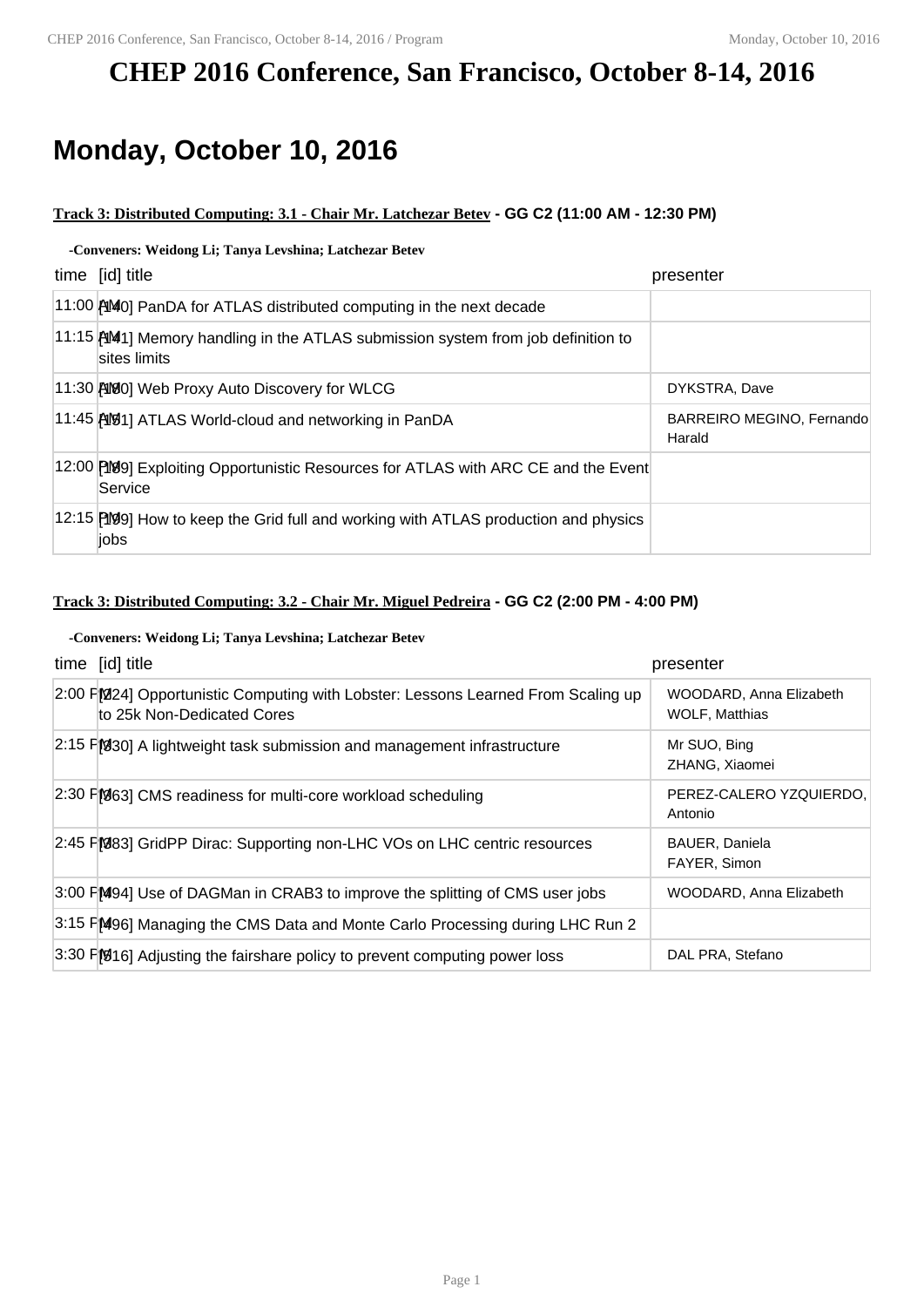# **Tuesday, October 11, 2016**

#### **Track 3: Distributed Computing: 3.3 - Chair Mr. Maarten Litmaath - GG C2 (11:00 AM - 12:30 PM)**

## **-Conveners: Tanya Levshina; Weidong Li; Latchezar Betev**

| time [id] title                                                                                                                       | presenter                          |
|---------------------------------------------------------------------------------------------------------------------------------------|------------------------------------|
| 11:00 [996] Software and Experience with Managing Workflows for the Computing<br>Operation of the CMS Experiment                      | Dr VLIMANT, Jean-Roch              |
| 11:15 AM3] Stability and scalability of the CMS Global Pool: Pushing HTCondor and<br>glideinWMS to new limits                         | PEREZ-CALERO YZOUIERDO,<br>Antonio |
| 11:30 [50] The HEP Cloud Facility: elastic computing for High Energy Physics                                                          | GARZOGLIO, Gabriele                |
| 11:45 [591] Advances in Grid Computing for the Fabric for Frontier Experiments<br>Project at Fermilab                                 | Dr HERNER, Kenneth Richard         |
| 12:00 [1044] The ATLAS Production System Evolution. New Data Processing and<br>Analysis Paradigm for the LHC Run2 and High-Luminosity | <b>BORODIN, Misha</b>              |
| 12:15 [91] Networks in ATLAS                                                                                                          |                                    |

### **Track 3: Distributed Computing: 3.4 - Chair Mr. Andreas Joachim Peters - GG C2 (2:00 PM - 3:30 PM)**

#### **-Conveners: Weidong Li; Latchezar Betev; Tanya Levshina**

| time [id] title                                                                                       | presenter                                |
|-------------------------------------------------------------------------------------------------------|------------------------------------------|
| 2:00 FM26] Opportunistic resource usage at Argonne Facility for CMS                                   | BENDAVID, Josh                           |
| 2:15 FM45] Using HEP Computing Tools, Grid and Supercomputers for Genome<br><b>Sequencing Studies</b> | KLIMENTOV, Alexei<br>MASHINISTOV, Ruslan |
| 2:30 FM08] ATLAS Distributed Computing experience and performance during the<br>LHC Run-2             |                                          |
| $2.45$ $F$ $209$ Benefits and performance of ATLAS approaches to utilizing opportunistic<br>resources |                                          |
| $3.00$ FM46] Provenance-aware optimization of workload for distributed data production                | MAKATUN, Dzmitry                         |
| 3:15 PM25] Development of stable Grid service at the next generation system of<br>KEKCC               | NAKAMURA, Tomoaki                        |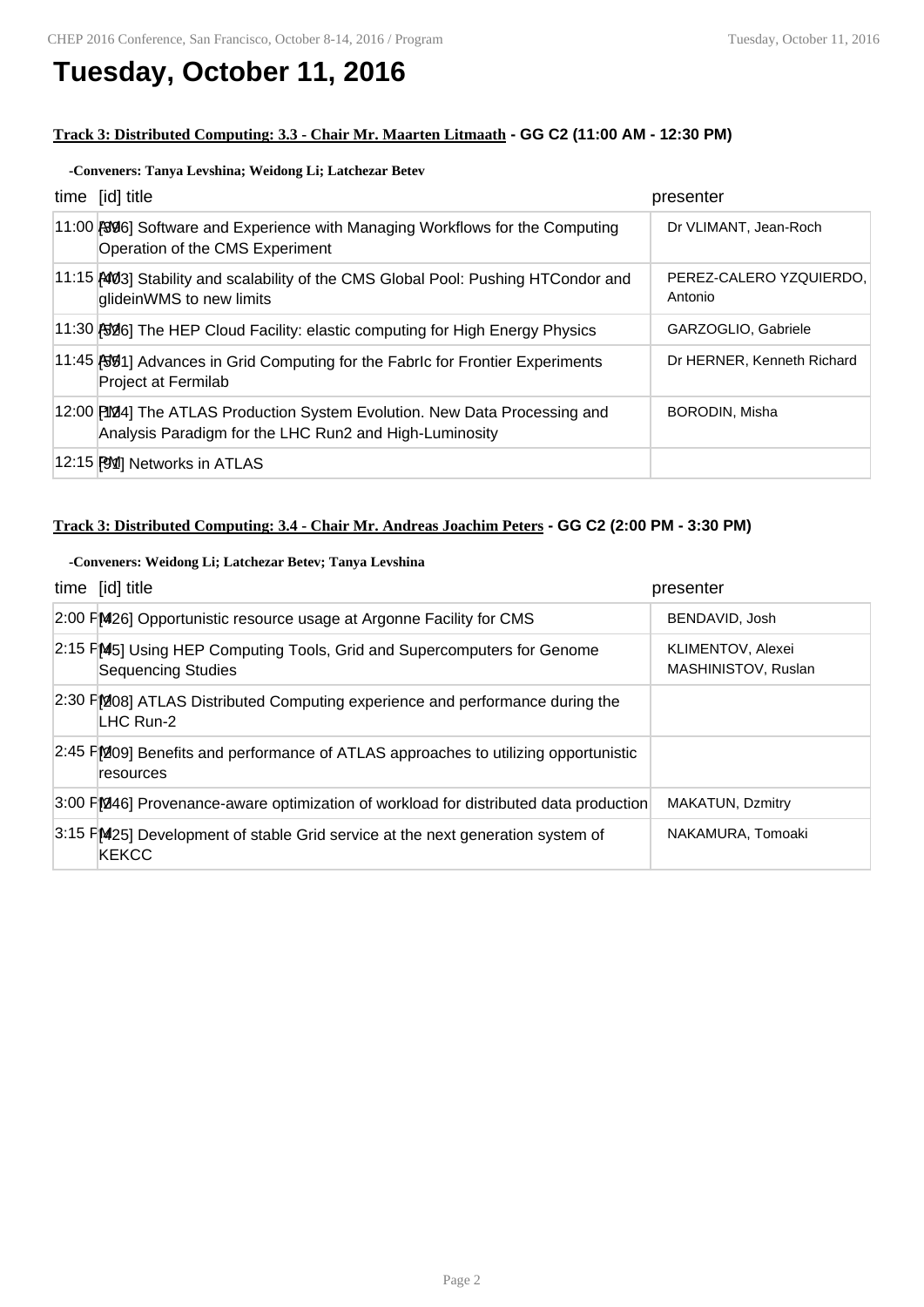# **Wednesday, October 12, 2016**

## **Track 3: Distributed Computing: 3.5 - Chair Mr. Xavier Espinal Curull - GG C2 (11:15 AM - 1:00 PM)**

#### **-Conveners: Weidong Li; Tanya Levshina; Latchezar Betev**

| time [id] title                                                                                                         | presenter        |
|-------------------------------------------------------------------------------------------------------------------------|------------------|
| 11:15 [106] The Cherenkov Telescope Array production system for Monte Carlo<br>simulations and analysis                 | ARRABITO, Luisa  |
| 11:30 [19] Evolution of user analysis on the Grid in ATLAS                                                              | LEGGER, Federica |
| 11:45 [4030] Opportunistic data locality for end user data analysis                                                     | FISCHER, Max     |
| 12:00 [2012] Geographically distributed Batch System as a Service: the<br>INDIGO-DataCloud approach exploiting HTCondor |                  |
| 12:15 [247] The Cloud Area Padovana: from pilot to production                                                           | ZANGRANDO, Lisa  |
| 12:30 PM0 On-demand provisioning of HEP compute resources on cloud sites and<br>shared HPC centers                      | Dr HAUTH, Thomas |
| 12:45 [82] Context-aware distributed cloud computing using CloudScheduler                                               |                  |